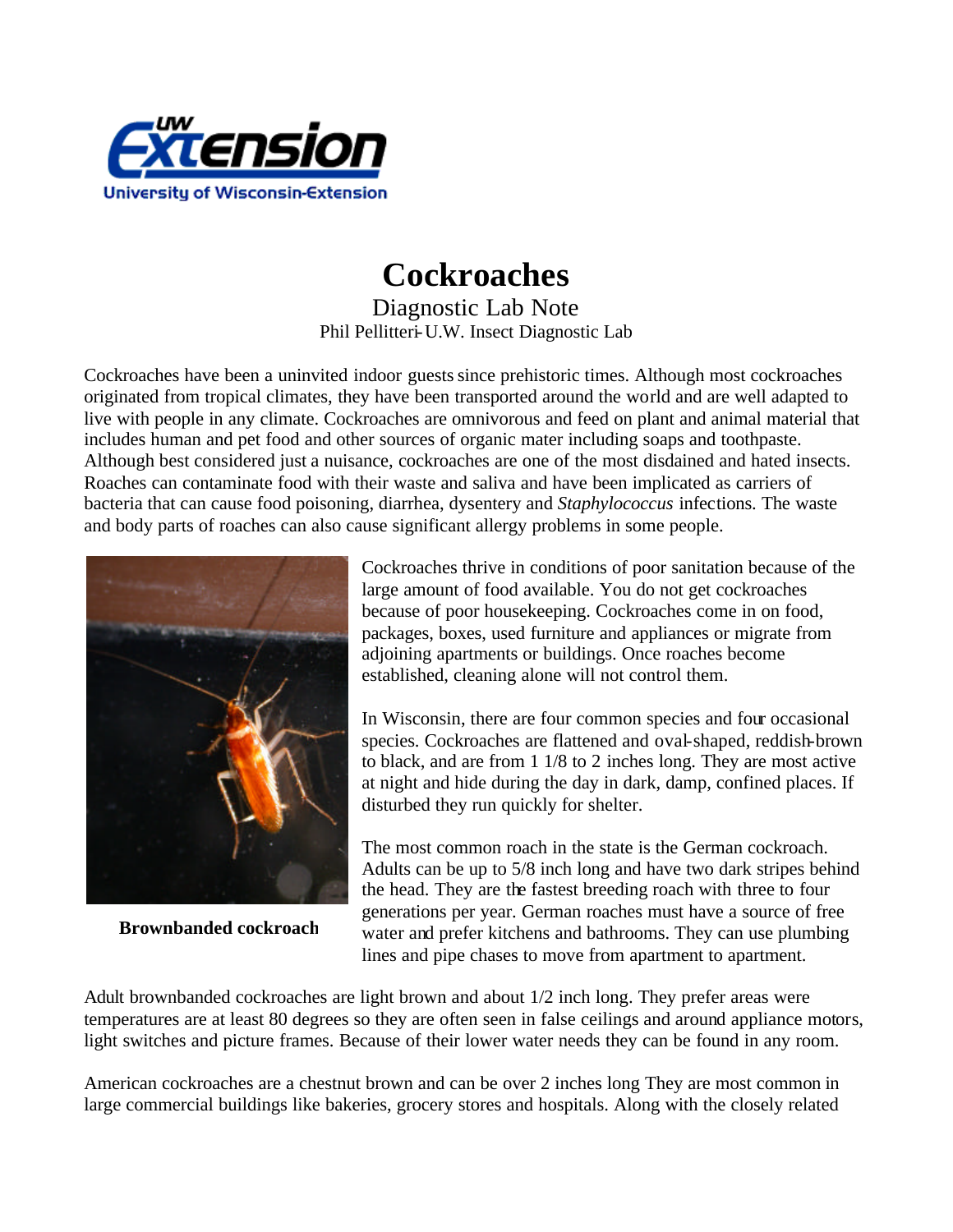smoky brown, Australian and brown cockroaches, they can be found outdoors in warmer climates and are given names such as palmetto bug and water bug.

Oriental cockroaches are shiny black to dark brown and up to one inch in length. They prefer cool areas with high humidity and are found in damp basements, crawl spaces, and floor drains. They are seasonally active with nymphs found in spring and early summer and adults found in late summer.



**Wood roach nymphs**

The only native cockroaches in Wisconsin are the wood cockroaches (genus *Parcoblatta*). They are dark brown and up to 1 1/2 inch long and look a bit like small American roaches. They live under the bark of dead trees and can be brought in with firewood. Males can fly and are attracted to lights at night. Wood roaches rarely survive or breed indoors. Some problems have been seen in old, damp cabins in wooded situations.

Among the less frequent roaches include the light green Cuban cockroach that is often found in bananas. The Surinam cockroach is a plant feeding species found in greenhouses and tropical plants. Both the Australian and smoky brown roaches arrive in various shipments and pallets from the southern US.

## **CONTROL**

You must follow certain rules to control roaches. Sanitation is the first phase in a roach control program and you should make every effort to reduce water, food and shelter available to the cockroaches. These efforts will make other control tactics more effective.

- 1. Place all foods or edible material in tightly sealed containers. Do not overlook pet food. Remove trash on a regular basis.
- 2. Clean up all areas where spilled food and crumbs may accumulate, for example, under stoves, refrigerators and behind cupboards.
- 3. Remove or cover wet mops or rags and repair leaking pipes and faucets. Many roach species need a source of water. Without water, species such as the German cockroach will die in a few days.
- 4. Eliminate hiding places. Caulk and seal any cracks or crevices roaches may hide in. Openings as small as 1/16 of an inch is enough for a roach harborage. Remove clutter such as stacked paper and boxes that provide shelter.

A number of insecticides are registered for cockroach control. These are labeled for indoor use and should list cockroaches on the label. If you use a liquid insecticide or dust, they are both more effective and it is safer to apply the materials only in cracks and crevices where cockroaches live. This will place the material where the roaches spend most of their time which will make the treatment more effective